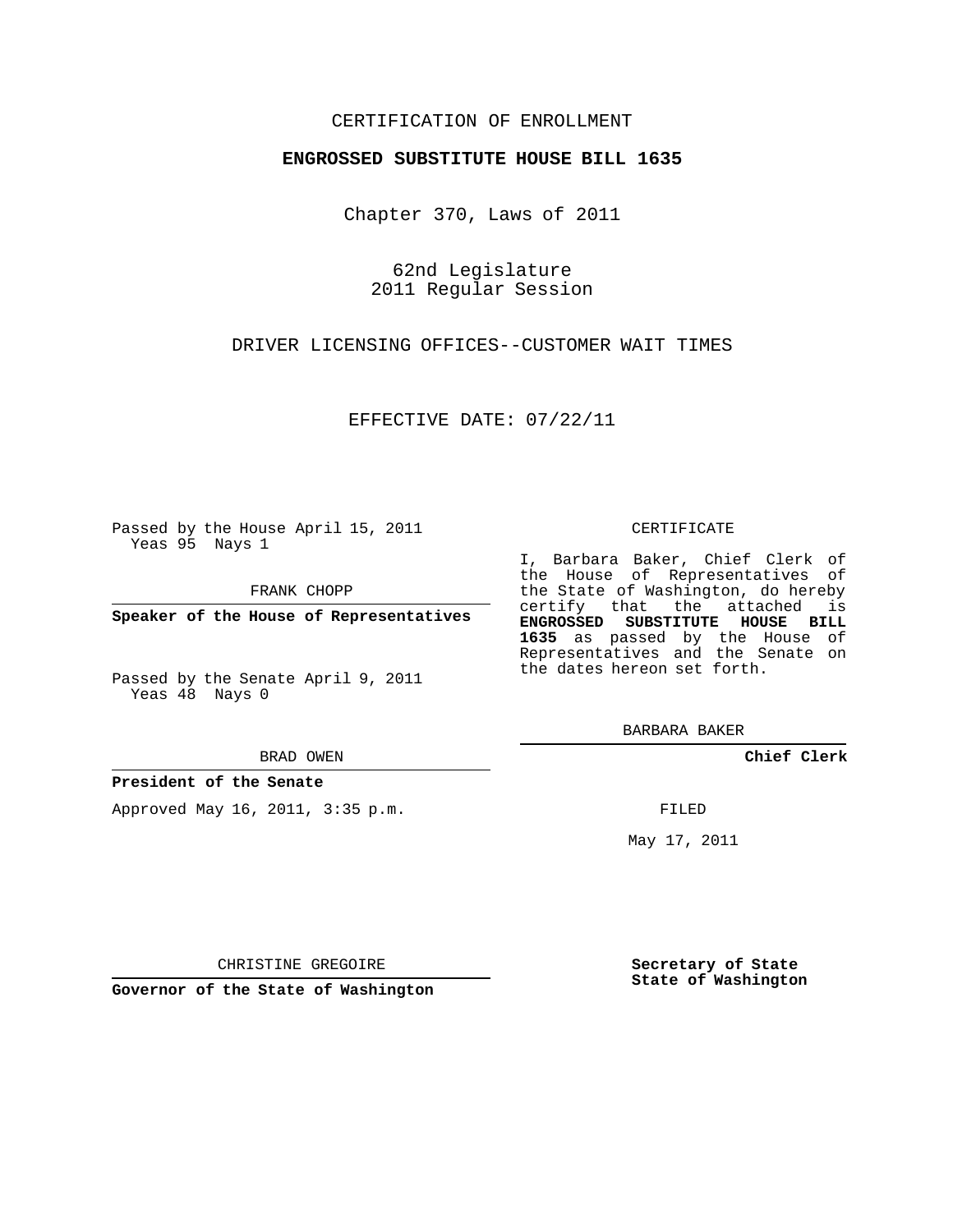# **ENGROSSED SUBSTITUTE HOUSE BILL 1635** \_\_\_\_\_\_\_\_\_\_\_\_\_\_\_\_\_\_\_\_\_\_\_\_\_\_\_\_\_\_\_\_\_\_\_\_\_\_\_\_\_\_\_\_\_

\_\_\_\_\_\_\_\_\_\_\_\_\_\_\_\_\_\_\_\_\_\_\_\_\_\_\_\_\_\_\_\_\_\_\_\_\_\_\_\_\_\_\_\_\_

### AS AMENDED BY THE SENATE

Passed Legislature - 2011 Regular Session

## **State of Washington 62nd Legislature 2011 Regular Session**

**By** House Transportation (originally sponsored by Representatives Upthegrove, Clibborn, Eddy, Armstrong, Liias, Rivers, Angel, Van De Wege, Wilcox, Maxwell, Rolfes, Finn, Sullivan, Dammeier, Orwall, Warnick, and Moscoso)

READ FIRST TIME 02/25/11.

 AN ACT Relating to reducing customer wait times at driver licensing offices; amending RCW 28A.220.030 and 46.20.515; reenacting and amending RCW 46.20.120; adding a new section to chapter 46.01 RCW; adding a new section to chapter 46.82 RCW; and creating new sections.

5 BE IT ENACTED BY THE LEGISLATURE OF THE STATE OF WASHINGTON:

 NEW SECTION. **Sec. 1.** It is the intent of the legislature to utilize the infrastructure and resources of the commercial driver training schools and the school districts' traffic safety education programs by authorizing these entities to provide driver licensing examinations. The legislature intends for the department of licensing to authorize the administration of driver licensing examinations by these entities in order to maintain and reprioritize its staff for the purpose of reducing the wait times at its driver licensing offices.

 Further, the legislature recognizes the growing importance of the work performed by department of licensing driver licensing services employees, who play an increasingly vital role in our security by ensuring that applicants are properly issued identification.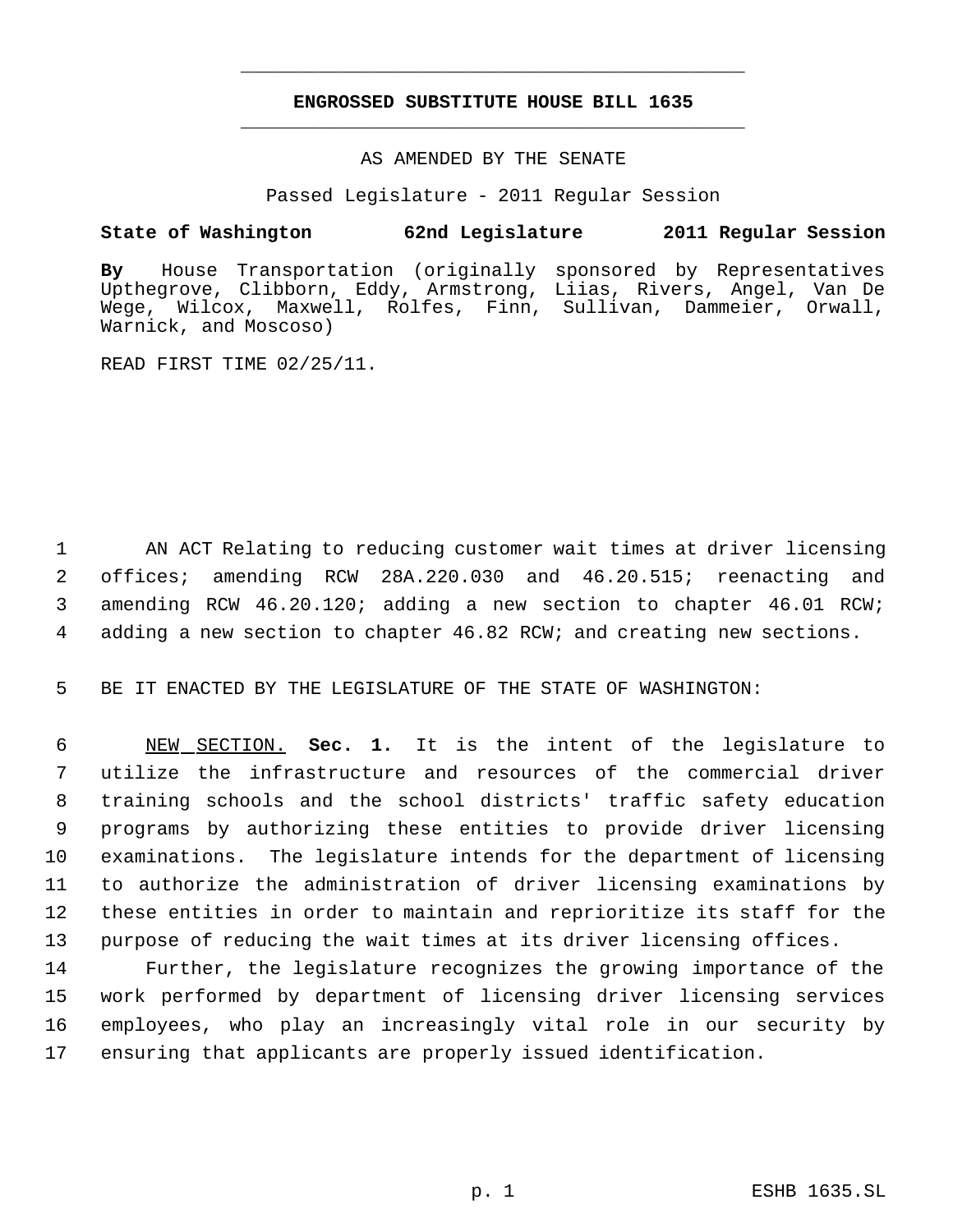**Sec. 2.** RCW 28A.220.030 and 2000 c 115 s 9 are each amended to read as follows:

 (1) The superintendent of public instruction is authorized to establish a section of traffic safety education, and through such section shall: Define a "realistic level of effort" required to provide an effective traffic safety education course, establish a level of driving competency required of each student to successfully complete the course, and ensure that an effective statewide program is implemented and sustained, administer, supervise, and develop the traffic safety education program and shall assist local school districts in the conduct of their traffic safety education programs. The superintendent shall adopt necessary rules and regulations governing the operation and scope of the traffic safety education program; and each school district shall submit a report to the superintendent on the condition of its traffic safety education program: PROVIDED, That the superintendent shall monitor the quality of the program and carry out the purposes of this chapter.

 (2) The board of directors of any school district maintaining a secondary school which includes any of the grades 10 to 12, inclusive, may establish and maintain a traffic safety education course. If a school district elects to offer a traffic safety education course and has within its boundaries a private accredited secondary school which includes any of the grades 10 to 12, inclusive, at least one class in traffic safety education shall be given at times other than regular school hours if there is sufficient demand therefor.

 (3) The board of directors of a school district, or combination of school districts, may contract with any drivers' school licensed under the provisions of chapter 46.82 RCW to teach the laboratory phase of the traffic safety education course. Instructors provided by any such contracting drivers' school must be properly qualified teachers of traffic safety education under the joint qualification requirements adopted by the superintendent of public instruction and the director of licensing.

 (4) The superintendent shall establish a required minimum number of hours of continuing traffic safety education for traffic safety education instructors. The superintendent may phase in the requirement over not more than five years.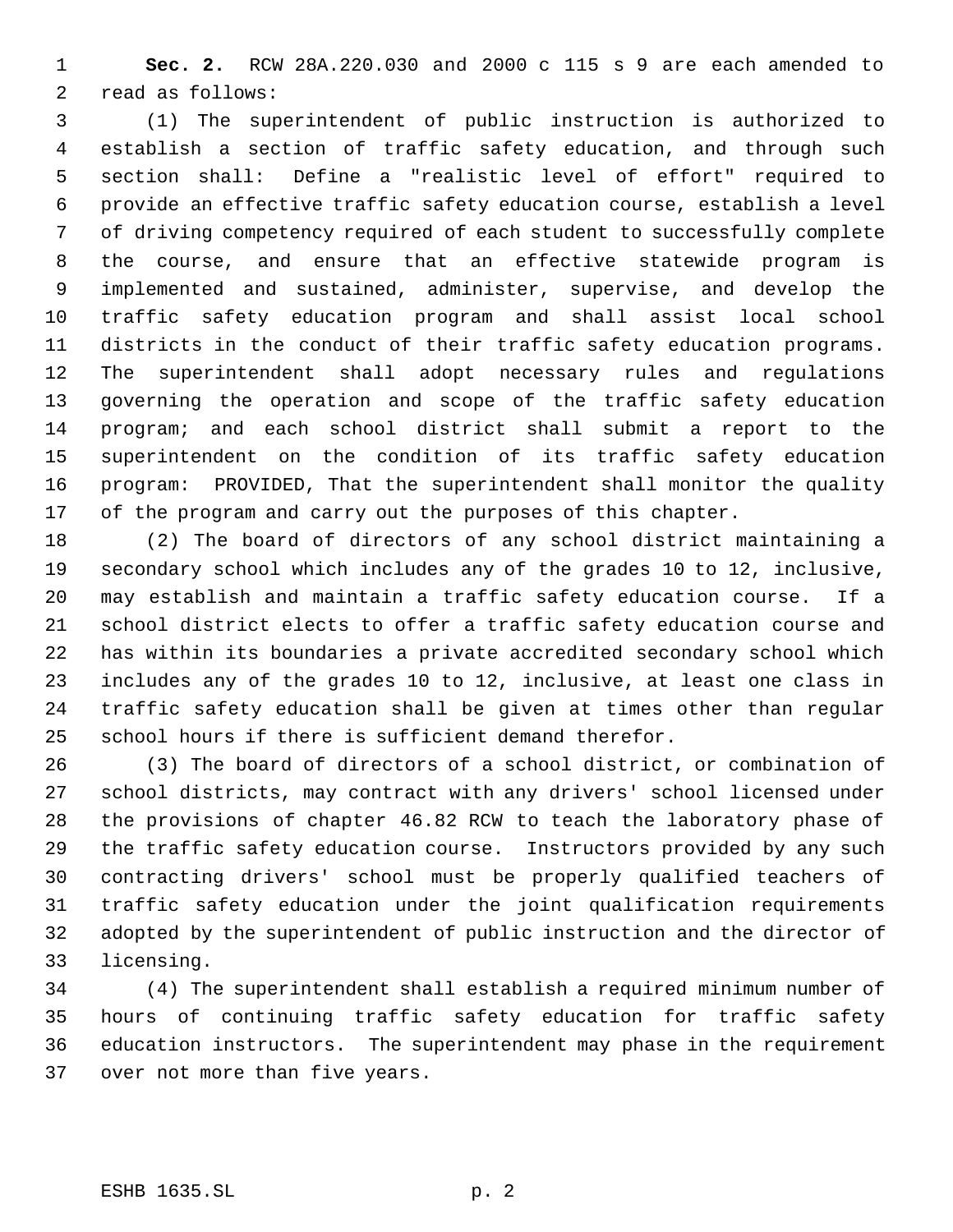(5) School districts that offer a traffic safety education program under this chapter may administer the portions of the driver licensing examination that test the applicant's knowledge of traffic laws and 4 ability to safely operate a motor vehicle as authorized under RCW 5 46.20.120(7). The superintendent shall work with the department of licensing, in consultation with school districts that offer a traffic safety education program, to develop standards and requirements for administering each portion of the driver licensing examination that are 9 comparable to the standards and requirements for driver training schools under section 6 of this act.

 (6) Before a school district may provide a portion of the driver 12 licensing examination, the school district must, after consultation 13 with the superintendent, enter into an agreement with the department of licensing that sets forth an accountability and audit process that 15 takes into account the unique nature of school district facilities and 16 school hours and, at a minimum, contains provisions that:

17 (a) Allow the department of licensing to conduct random examinations, inspections, and audits without prior notice;

19 (b) Allow the department of licensing to conduct on-site 20 inspections at least annually;

 (c) Allow the department of licensing to test, at least annually, a random sample of the drivers approved by the school district for licensure and to cancel any driver's license that may have been issued 24 to any driver selected for testing who refuses to be tested; and

 (d) Reserve to the department of licensing the right to take prompt and appropriate action against a school district that fails to comply with state or federal standards for a driver licensing examination or 28 to comply with any terms of the agreement.

 NEW SECTION. **Sec. 3.** A new section is added to chapter 46.01 RCW to read as follows:

 A civil suit or action may not be commenced or prosecuted against the director, the state of Washington, any driver training school licensed by the department, any other government officer or entity, including a school district or an employee of a school district, or against any other person, by reason of any act done or omitted to be done in connection with administering the portions of the driver licensing examination that test the applicant's knowledge of traffic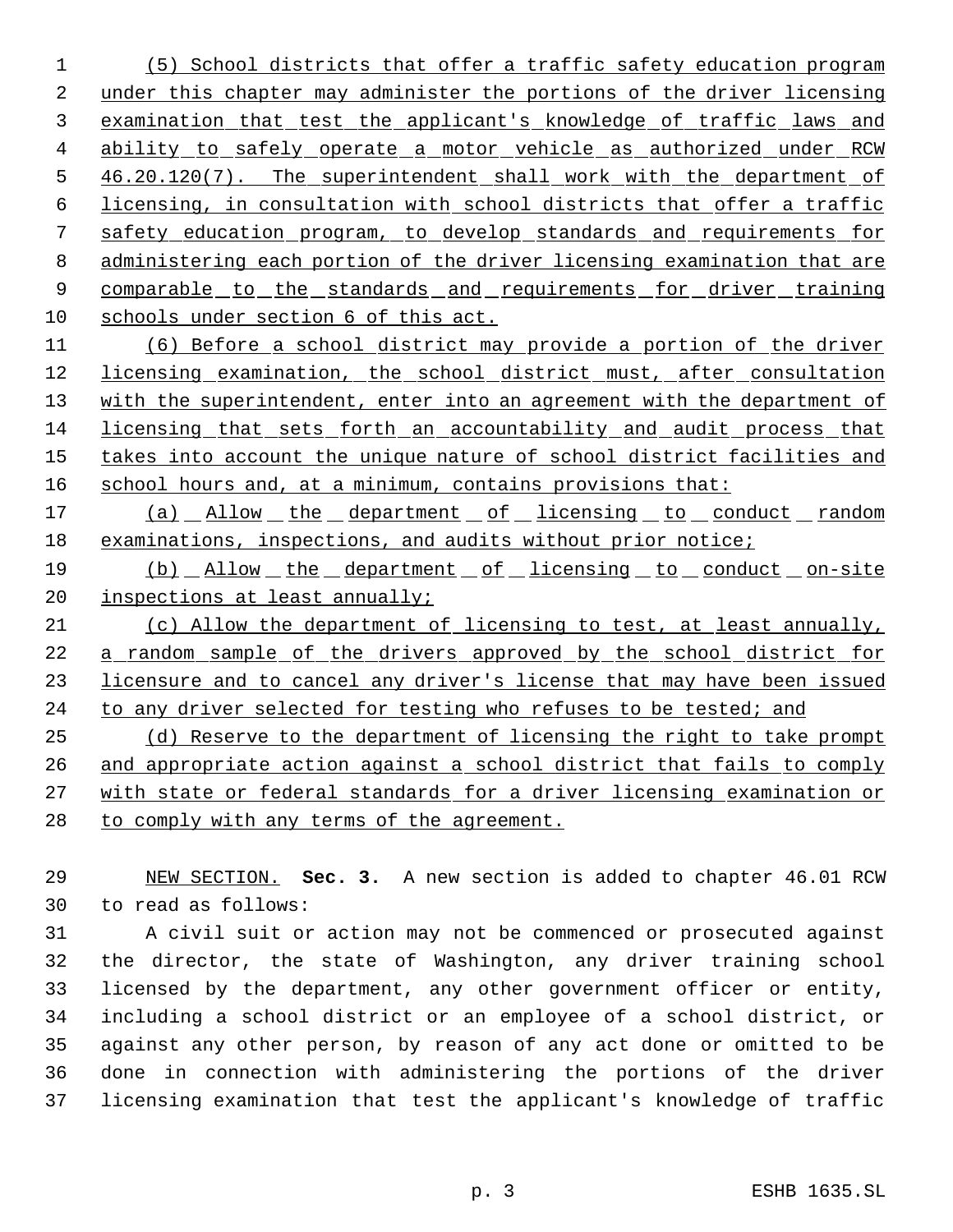laws and ability to safely operate a motor vehicle. This section does not bar the state of Washington or the director from bringing any action, whether civil or criminal, against any driver training school licensed by the department.

 **Sec. 4.** RCW 46.20.120 and 2005 c 314 s 306 and 2005 c 61 s 2 are each reenacted and amended to read as follows:

 An applicant for a new or renewed driver's license must successfully pass a driver licensing examination to qualify for a 9 driver's license. The department ((shall-give)) must ensure that 10 examinations are given at places and times reasonably available to the 11 people of this state. If the department does not administer driver 12 licensing examinations as a routine part of its licensing services within a department region because adequate testing sites are provided 14 by driver training schools or school districts within that region, the 15 department \_ shall, \_ at \_ a \_ minimum, \_ administer \_ driver \_ licensing 16 examinations by appointment to applicants eighteen years of age and older in at least one licensing office within that region.

(1) **Waiver**. The department may waive:

 (a) All or any part of the examination of any person applying for the renewal of a driver's license unless the department determines that the applicant is not qualified to hold a driver's license under this title; or

 (b) All or any part of the examination involving operating a motor vehicle if the applicant:

 (i) Surrenders a valid driver's license issued by the person's previous home state; or

 (ii) Provides for verification a valid driver's license issued by a foreign driver licensing jurisdiction with which the department has an informal agreement under RCW 46.20.125; and

(iii) Is otherwise qualified to be licensed.

 (2) **Fee**. Each applicant for a new license must pay an examination fee of twenty dollars.

 (a) The examination fee is in addition to the fee charged for issuance of the license.

(b) "New license" means a license issued to a driver:

(i) Who has not been previously licensed in this state; or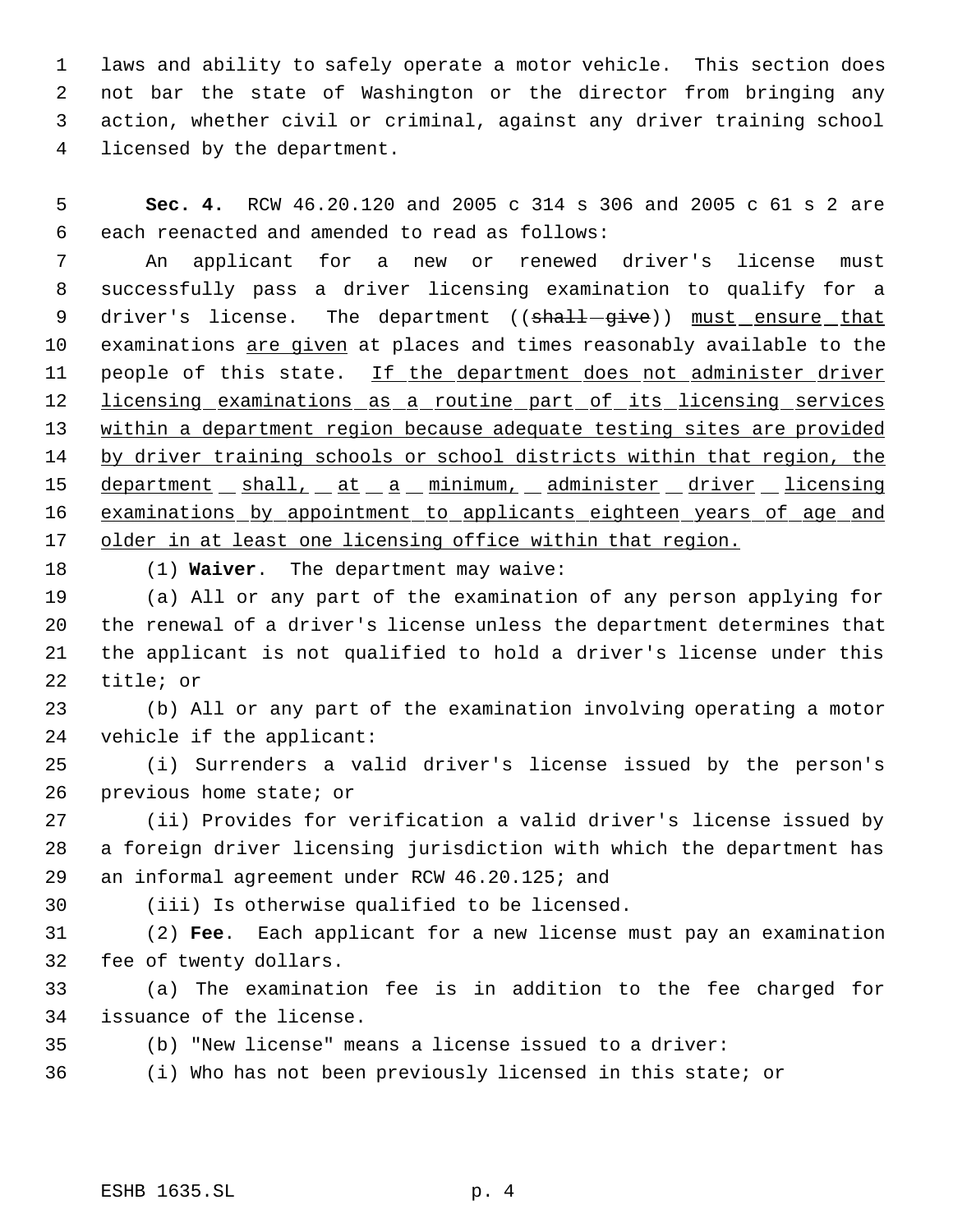(ii) Whose last previous Washington license has been expired for more than five years.

 (3) An application for driver's license renewal may be submitted by means of:

(a) Personal appearance before the department; or

 (b) Mail or electronic commerce, if permitted by rule of the department and if the applicant did not renew his or her license by 8 mail or by electronic commerce when it last expired. ((However, the department may accept an application for renewal of a driver's license 10 submitted by means of mail or electronic commerce only if specific 11 authority and funding is provided for this purpose by June 30, 2004, in 12 the omnibus transportation appropriations act.))

 (4) A person whose license expired or will expire while he or she is living outside the state, may:

 (a) Apply to the department to extend the validity of his or her license for no more than twelve months. If the person establishes to the department's satisfaction that he or she is unable to return to Washington before the date his or her license expires, the department shall extend the person's license. The department may grant consecutive extensions, but in no event may the cumulative total of extensions exceed twelve months. An extension granted under this section does not change the expiration date of the license for purposes of RCW 46.20.181. The department shall charge a fee of five dollars for each license extension;

 (b) Apply to the department to renew his or her license by mail or, if permitted by rule of the department, by electronic commerce even if subsection (3)(b) of this section would not otherwise allow renewal by that means. If the person establishes to the department's satisfaction that he or she is unable to return to Washington within twelve months of the date that his or her license expires, the department shall renew the person's license by mail or, if permitted by rule of the department, by electronic commerce.

 (5) If a qualified person submits an application for renewal under subsection (3)(b) or (4)(b) of this section, he or she is not required to pass an examination nor provide an updated photograph. A license renewed by mail or by electronic commerce that does not include a photograph of the licensee must be labeled "not valid for identification purposes."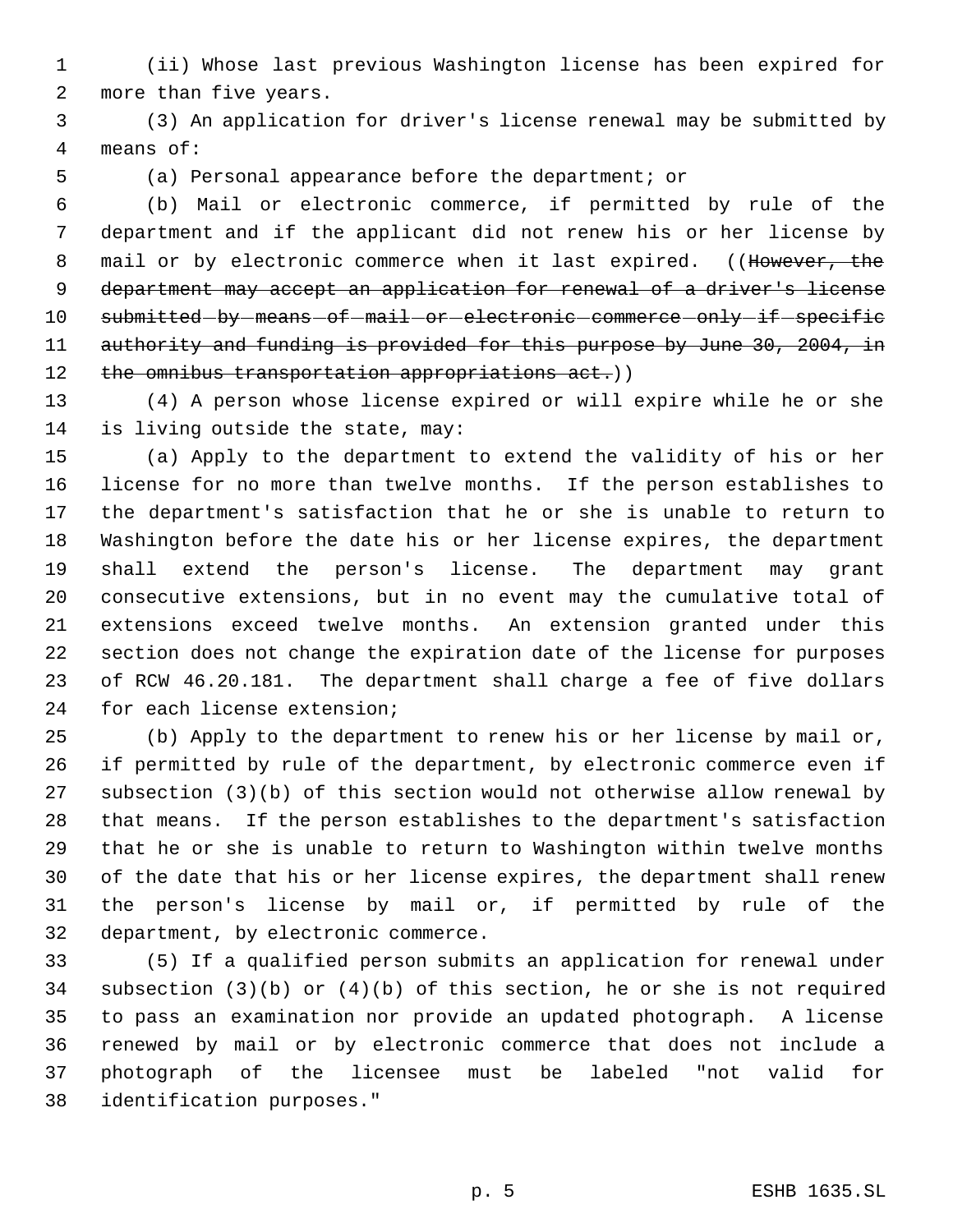1 (6) Driver training schools licensed by the department under 2 chapter 46.82 RCW may administer the portions of the driver licensing examination that test the applicant's knowledge of traffic laws and ability to safely operate a motor vehicle.

 (7) School districts that offer a traffic safety education program under chapter 28A.220 RCW may administer the portions of the driver licensing examination that test the applicant's knowledge of traffic laws and ability to safely operate a motor vehicle.

 **Sec. 5.** RCW 46.20.515 and 2003 c 41 s 3 are each amended to read as follows:

11 (1) The motorcycle endorsement examination must emphasize maneuvers necessary for on-street operation, including emergency braking and turning as may be required to avoid an impending collision.

14 (2) The examination for a two-wheeled motorcycle endorsement and the examination for a three-wheeled motorcycle endorsement must be separate and distinct examinations emphasizing the skills and maneuvers necessary to operate each type of motorcycle.

 (3) The department may authorize an entity that has entered into a 19 contract under RCW 46.20.520 to administer the motorcycle endorsement examination.

 (4) The department may waive all or part of the examination for persons who satisfactorily complete the voluntary motorcycle operator training and education program authorized under RCW 46.20.520 or who satisfactorily complete a private motorcycle skills education course that has been certified by the department under RCW 46.81A.020.

 NEW SECTION. **Sec. 6.** A new section is added to chapter 46.82 RCW to read as follows:

 (1) Driver training schools may administer the portions of the driver licensing examination that test the applicant's knowledge of traffic laws and ability to safely operate a motor vehicle as authorized under RCW 46.20.120(6).

 (2) The director shall adopt rules to regulate the administration of the knowledge and driving portions of the driver licensing examination. The rules must include, but are not limited to, the following provisions: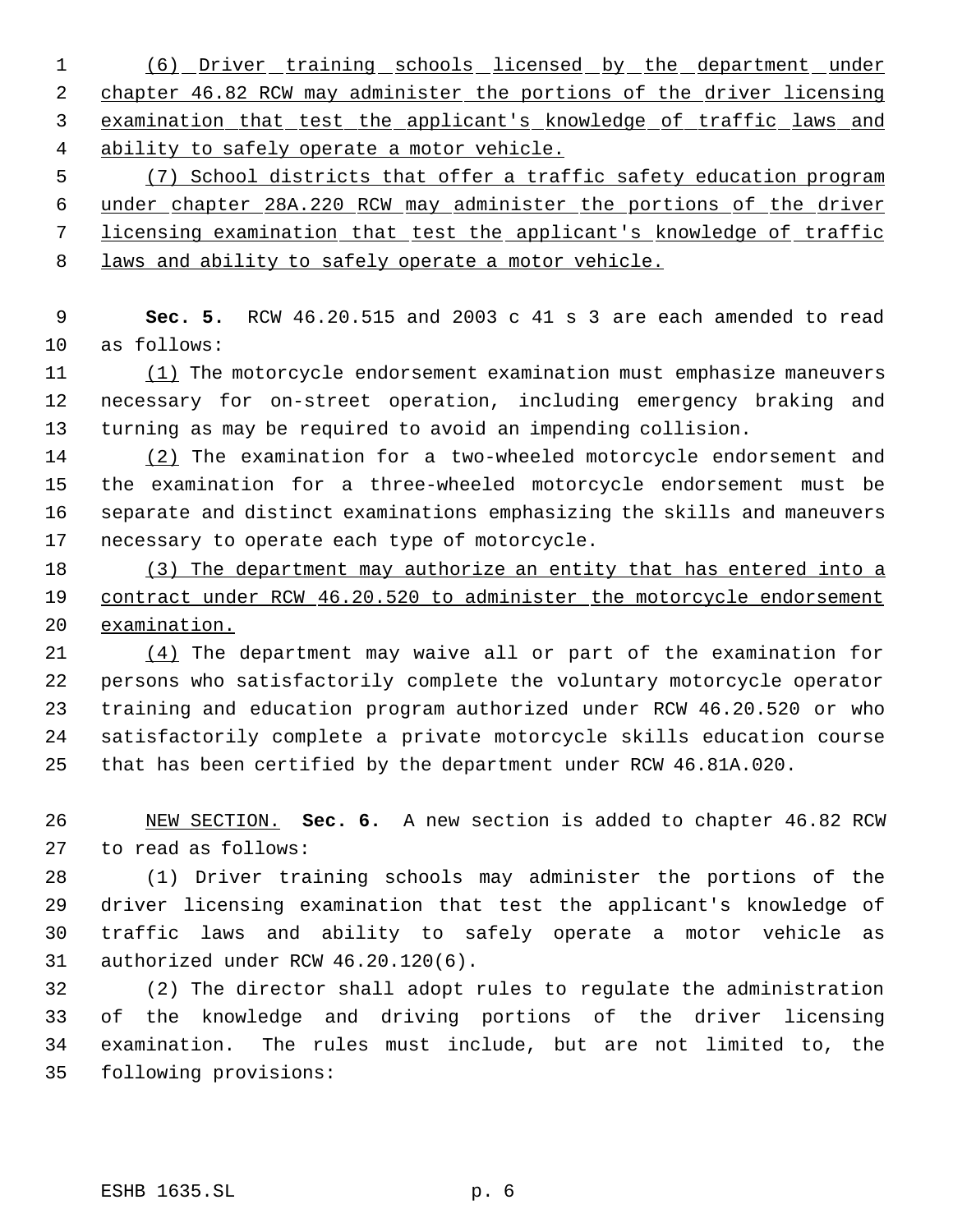(a) Limitations or requirements that determine which driver training schools may administer the knowledge portion of the examination;

 (b) Limitations or requirements that determine which driver training schools may administer the driving portion of the examination;

 (c) Requirements for the content and method of conducting the examinations to ensure consistency with industry practices;

8 (d) Requirements for recordkeeping;

 (e) A requirement that all driver training school employees conducting driver licensing examinations meet the same qualifications and education and training standards as department employees who conduct such examinations, to the extent necessary to conduct the written and driving skills portions of the examinations;

 (f) Requirements related to whether a driver training school staff member may provide both driver training instruction and the driver 16 licensing examination to any one student;

(g) Requirements for retesting and expiring examination results;

 (h) Requirements for the department to monitor outcomes for applicants who take a driver licensing examination through a driver training school and to make the outcomes available to the public;

 (i) Requirements for annual auditing, which must include the collection of current information regarding insurance, curriculums, instructors' names and licenses, and a selection of random student 24 files to review for accuracy; and

 (j) Sanctions for violations of the rules adopted under this section.

 (3) Before a driver training school may provide a portion of the driver licensing examination, it must enter into an agreement with the department that, at a minimum, contains provisions that:

 (a) Allow the department to conduct random examinations, inspections, and audits without prior notice;

 (b) Allow the department to conduct on-site inspections at least annually;

 (c) Allow the department to test, at least annually, a random sample of the drivers approved by the driver training school for licensure and to cancel any driver's license that may have been issued 37 to any driver selected for testing who refuses to be tested; and